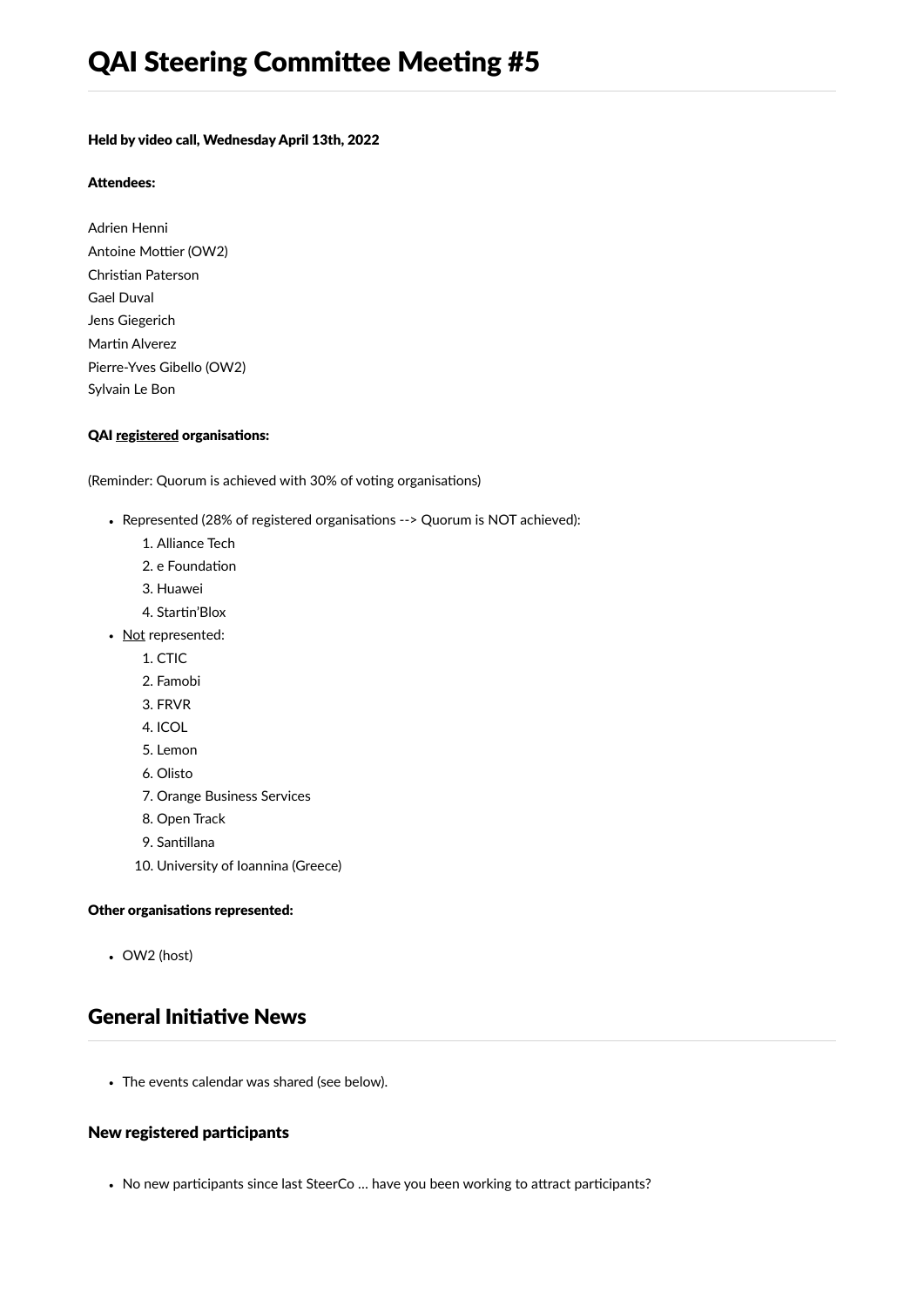## Events

## Done

#### Mobile World Congress, Barcelona

- MWC was held from February 28th to March 3rd.
- During that time several QAI participants spoke with various exhibitors about QAI. This led to a significant increase in traffic to the QAI portal.
- Moral of the story: when you speak to people about Quick Apps they show a genuine interest.

#### QAI Workshop, Barcelona

- To coincide with MWC, QAI held a small, half-day workshop in Barcelona on March 1st.
- Several talks were presented by Simon Phipps, Telanto, and Huawei.
- Discussion led to the following take-home points:
	- Developers are "king makers";
	- Open source *will* play a key role in the future of mobile;
	- There are several routes to ecosystem emergence, most notably:
		- Individual actors exploiting market dominance through proprietary technology; vs.
		- Non-dominant actors working together via open collaboration;
	- Mobile education is a huge and growing market;
	- Home dashboards and more generally, sustainability, are 2 areas that could create visibility and momentum for Quick Apps in Europe.

### Upcoming

#### OW2con'22

- June 8th 9th, online.
- <https://www.ow2con.org/view/2022/?year=2022&event=OW2con22>
- Can you believe that this marks 1 year since QAI was launched? How time flies!
- Make sure to **[spread](https://www.ow2con.org/view/2022/Help_To_Promote?year=2022&event=OW2con22) the news** and reserve your agendas.
- June 8th is the QAI session:
	- 16h15: *General trends in mobile app technologies* (Martin [Alvarez,](https://www.linkedin.com/in/espinr/) on behalf of Huawei Europe)
	- 16h25: *The real web3. Interoperability and decentralization* (Benoit [Alessandroni](https://www.linkedin.com/in/benoitalessandroni/), Startin'Blox)
	- 16h35: *How Quick Apps Help Developers Achieve Business Growth in China* (Lionel Zhao, Huawei China)
	- 16h45: *The OW2 Quick App Initiative* (Christian [Paterson,](https://www.linkedin.com/in/christian-paterson-35a210/) on behalf of Huawei Europe)
	- 16h55: live panel; *What will mobile look like in the future and how best to prepare*.
		- **[Thomas](https://blog.tomayac.com/) Steiner (Google), Gael [Duval](https://www.linkedin.com/in/gaelduvalprofile/) (e Foundation), Ilker [Aydin](https://www.linkedin.com/in/aydinilker/) (Famobi), [Sylvain](https://www.linkedin.com/in/sylvainlebon/) Le Bon (Famobi).**

#### VivaTech

- June 15th 18th, Paris.
- <https://vivatechnology.com/>
- A huge event focused on innovation and startups. I highly recommend visiting it.
- QAI will not be showcasing, but I'm sure some QAI participants will be found wandering the exhibitor floor.
	- if you're one of these wandering souls, please don't forget to canvas for new QAI participants!
	- … and let others on the mailing list know when you'll be there (seems like a nice opportunity for a friendly chat over a water/coffee/beer/meal …).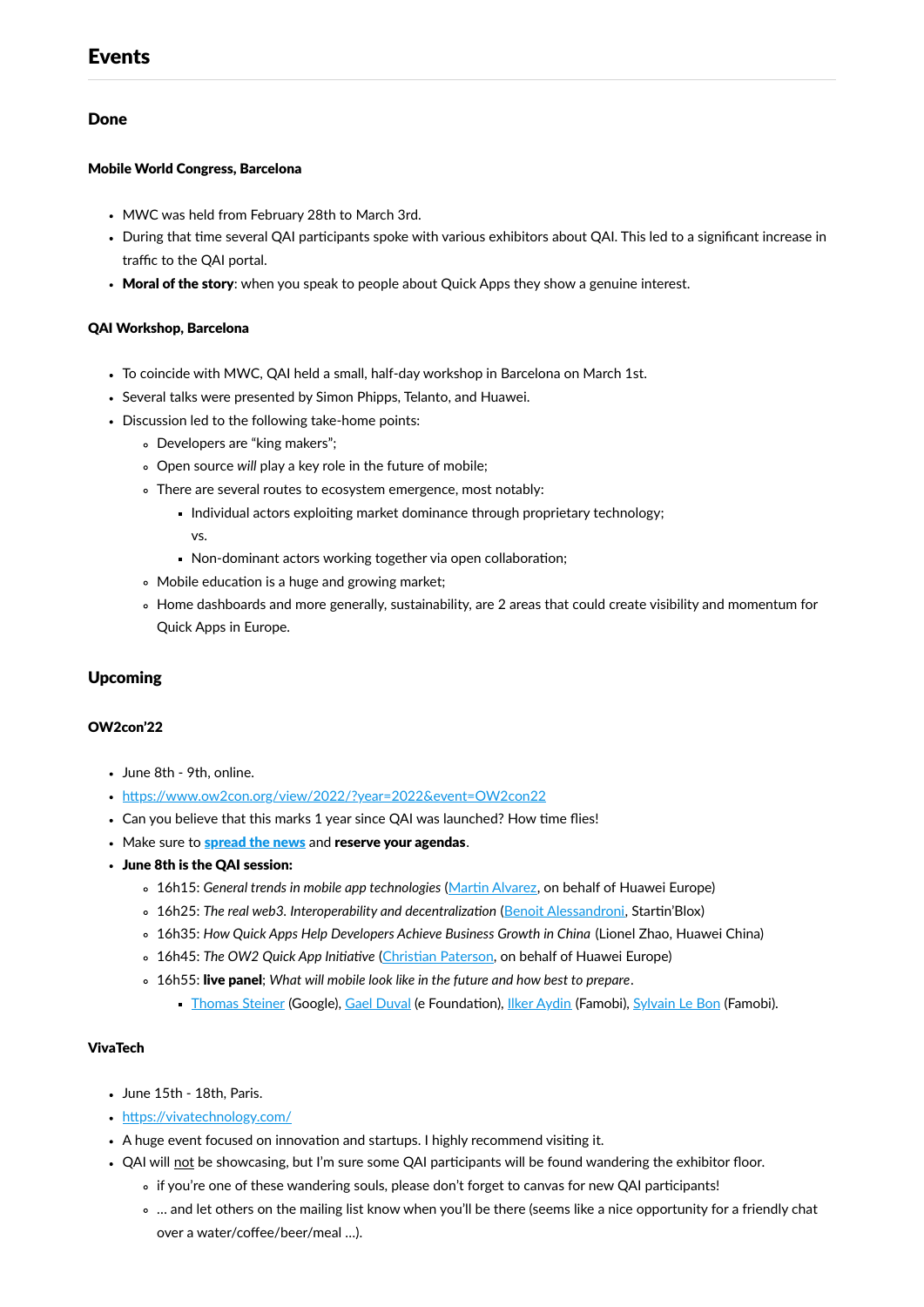- June 29th, Paris
- No details yet, but everyone likes a party :-)

#### $H<sub>2</sub>$

- Here are the events that *might* be interesting for QAI to participate to in H2.
	- 6 8 September: CH Open Workshop Days (<https://workshoptage.ch/>)
	- o 20 21 September: IOT Expo Europe (<https://www.iottechexpo.com/europe/>)
	- 6 7 October: Nordic.js (<https://nordicjs.com/2022>)
	- o 8 9 November: OSXP (<https://www.opensource-experience.com/>)
		- Like last year, this is something we will certainly be participating to.
	- o 11 12 November: SFS Con (<https://www.sfscon.it/>)
- What do you think?
- Are you participating to any of these, or other events?
- Do you have ideas for other events that could be of interest for QAI?

## **Technology**

#### MiniApp specifications

- Work continues within the W3C MiniApps working group.
- If this interests you, please contact Martin.

## MarCom & Community

#### New promotion channels

- 1. LinkedIn
- The previous SteerCo agreed with the idea to create a LinkedIn channel for QAI.
- Not discussed in session, but following the departure of both Valentyna and Zach would another QAI participant like to organize this? (if not, the subject will be placed on hold).
- 2. Fireside Chats
- A 1st QAI fireside chat was held with FRVR (brave guys that they are) and streamed live via Twitch TV on March 2nd.
- Further fireside chats (and replay via YouTube) have been placed on hold pending clarification of responsibility; QAI not itself being a legal/moral entity as such.
- The following comments were made by participants to this SteerCo meeting:
	- "It is inherent that agreeing to appear in a fireside chat means that your image will appear on the internet".
	- "Each participant is responsible for their own discourse and should act accordingly".
	- "It should be enough that each participant agrees by email to participate, state whether they represent company/organization X or just themselves, and that this email is stored in the QAI GitLab for future reference".
- Given the nature of this issue (and the lack of quorum), further advice will be sought and a *pragmatic* process formulated. The subject and proposed process will then be put to a QAI vote.

White paper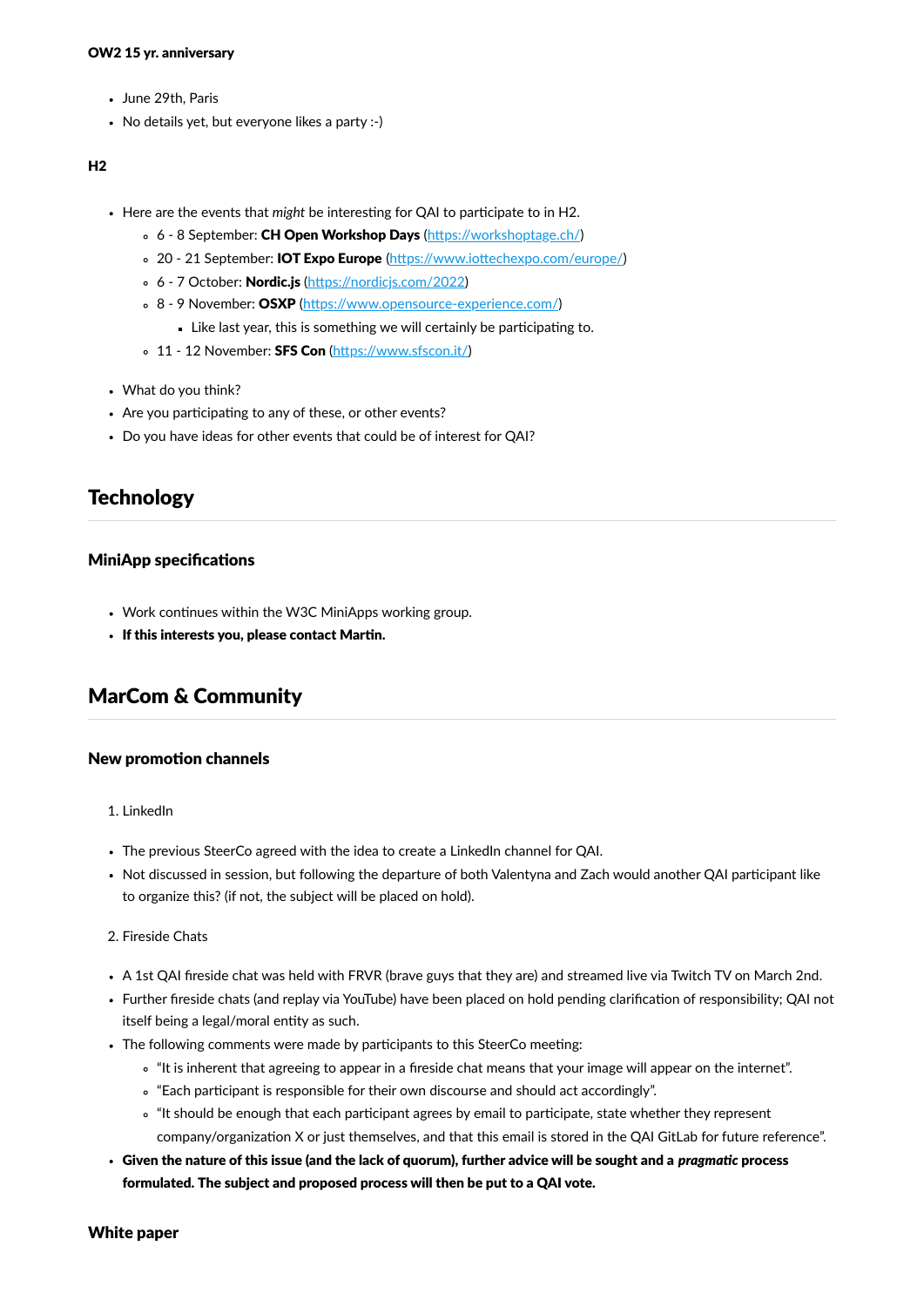- The previous SteerCo agreed with the idea to collaboratively draft a thought leadership piece on a topic of interest for industry players.
- Not discussed in session, but following the departure of both Valentyna and Zach would another QAI participant like to organize this? (if not, the subject will be placed on hold).

# Task forces, discussion groups, PoCs, pilots & studies

## Task Forces

#### Games

- No news this steerco.
- action: Claudio to organise a dedicated call concerning a collaborative game proposal.

#### Education

- A coordinator is still missing for this TF
- A relationship with [Telanto](https://telanto.com/) (student challenges) is in the process of being organised by Huawei Europe.
	- Challenges can take many forms and result in different types of deliverable, from code to anaylsis, to hackathon or even "virtual" internships.
	- o The intention is that if and when a relationship is established, some access to the Telanto platform/service will hopefully be made available to registered QAI participants so that they can also issue and join MiniApp / Quick App related challenges.
	- The exact mechanism on how this *might* be done remains to be deteremined.
- If this interests you, please contact Christian

#### Industry 4.0 and Sustainability

No news this steerco.

### Discussion groups

#### Russia outreach

- Obviously, as independent entities, each participant to QAI decides upon and conducts their *own* activities as they independently see fit. These are not the purview of QAI.
- However, owing to the terrible situation in Ukraine, participants in this SteerCo agree that all out-reach efforts on behalf of QAI towards Russian entities be stopped immediately.
- Since quorum is not reached, this position will be formalised by online vote, but should be considered acted now.

### Pilot Applications

#### Pilot Application - conferences

- Creation of a Quick App pilot for conference & tradeshow visitors.
	- Priority 1 function is an interactive exhibitor map and, as possible, indoor geolocation of the visitor within the exhibitor floor.
- The organiser of the OSXP event in November is on board with the idea!
- Who wants to help develop this?
- If this interests you, please contact Christian